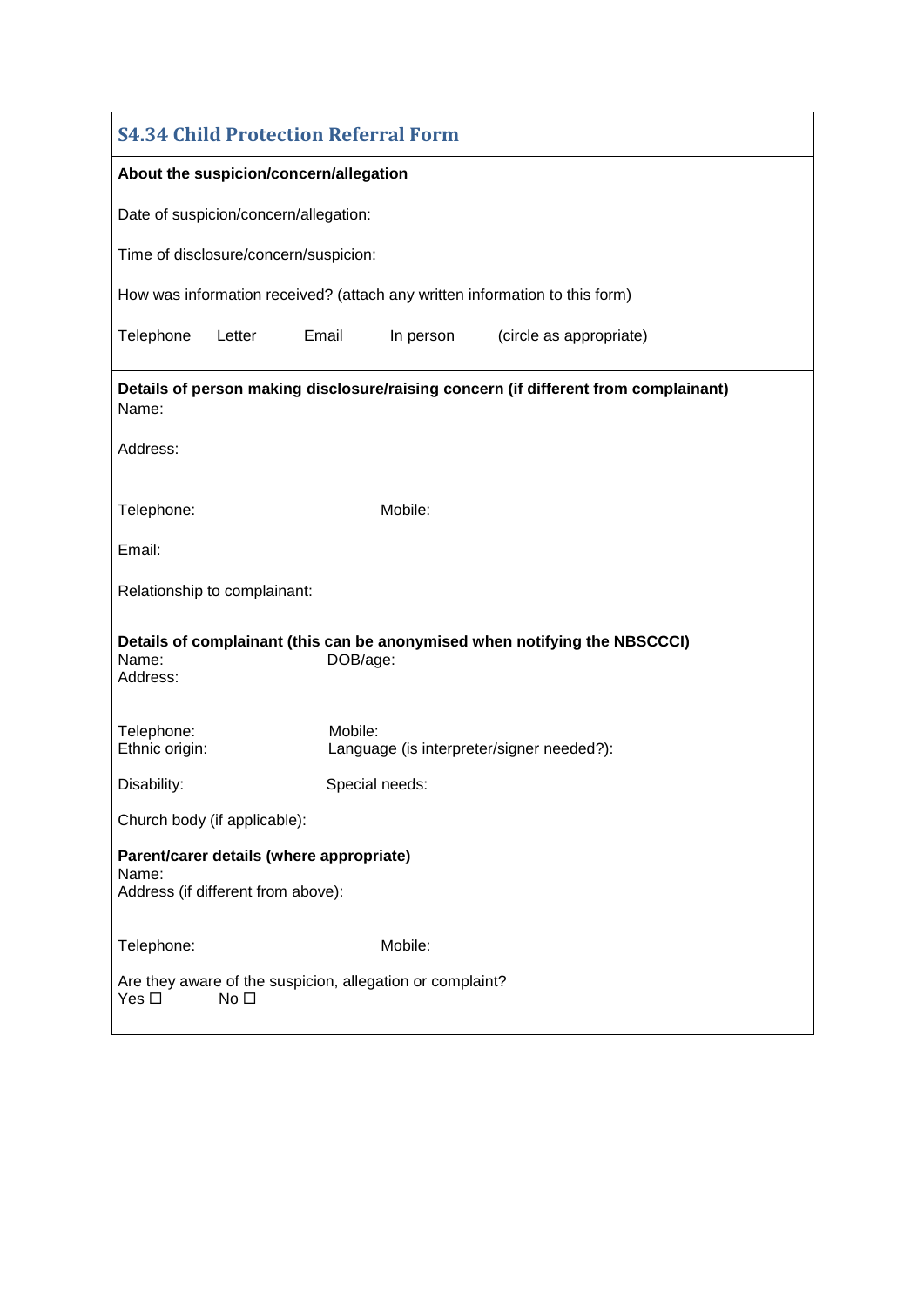| <b>Details of respondent</b><br>Name:<br>Address:                                                                                                                                                     | DOB/age: |                                                                                                    |  |  |
|-------------------------------------------------------------------------------------------------------------------------------------------------------------------------------------------------------|----------|----------------------------------------------------------------------------------------------------|--|--|
| Telephone:                                                                                                                                                                                            | Mobile:  |                                                                                                    |  |  |
| Relationship to complainant (parent/priest/teacher, etc.):                                                                                                                                            |          |                                                                                                    |  |  |
| Position in Church body:                                                                                                                                                                              |          |                                                                                                    |  |  |
| Address at time of incident:                                                                                                                                                                          |          |                                                                                                    |  |  |
| Current contact with children if known (e.g. sits on board of governors of school, runs youth activties,<br>$etc.$ ):                                                                                 |          |                                                                                                    |  |  |
| Any additional information:                                                                                                                                                                           |          |                                                                                                    |  |  |
|                                                                                                                                                                                                       |          |                                                                                                    |  |  |
|                                                                                                                                                                                                       |          |                                                                                                    |  |  |
| Details of concern, allegation or complaint<br>(Include dates/times and location the incident occurred, and any witnesses, if known. Does the<br>child/complainant know this referral is being made?) |          |                                                                                                    |  |  |
| Referral to the statutory authorities<br>Has the matter been referred to the statutory authorities?<br>Yes $\square$<br>No $\square$                                                                  |          |                                                                                                    |  |  |
| If the answer to the question above is yes, please complete the details below. If the answer is no,<br>please explain why the matter was not referred to the statutory authorities.                   |          |                                                                                                    |  |  |
| <b>Tusla</b>                                                                                                                                                                                          |          | Gardaí                                                                                             |  |  |
| Date referred:<br>Time referred:<br>Name of person it was referred to:<br>Designation:<br>Address:                                                                                                    |          | Date referred:<br>Time referred:<br>Name of person it was referred to:<br>Designation:<br>Address: |  |  |
| Telephone:<br>Email:                                                                                                                                                                                  |          | Telephone:<br>Email:                                                                               |  |  |